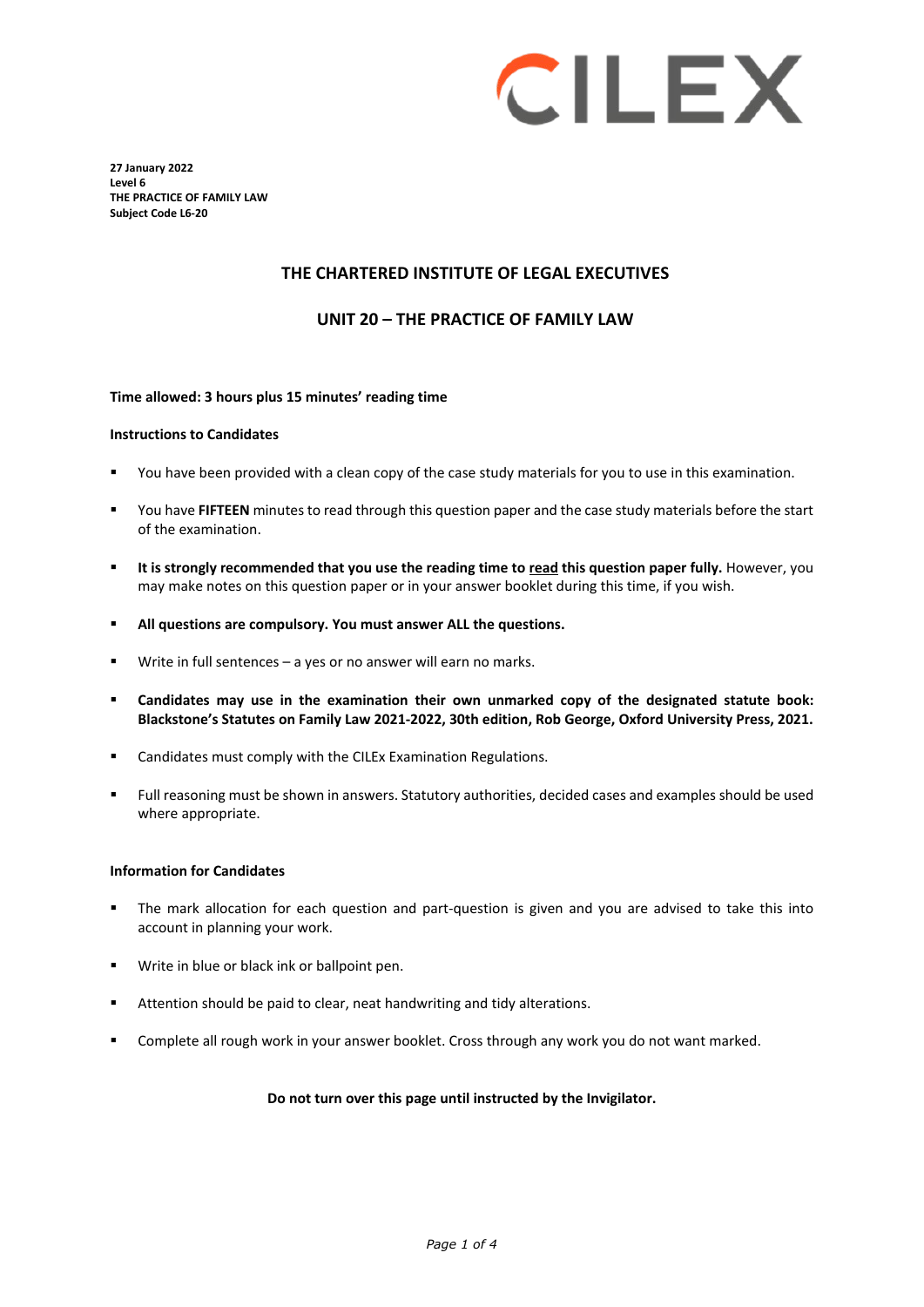# **Question 1**

Reference: Question relates to **Documents 1 and 2** of the case study materials.

Susie Bosstek has called the office to confirm that she wishes to proceed with divorce and asks you to prepare the paperwork that will be needed.

(a) Explain to Susie the ground for divorce and the fact that she should rely upon, giving your reasons for this choice.

### *(8 marks)*

(b) Advise Susie of what she needs to demonstrate to the court. State and explain **four** of the possible options available to her in the event that Helen Brown should ignore, or fail to return, the relevant documentation.

*(7 marks)*

(c) Explain to Susie the effect that divorce has on pensions and inheritance matters.

*(5 marks)*

*(Total: 20 marks)*

# **Question 2**

Reference: Question relates to **Documents 1 and 3** of the case study materials.

You request an urgent virtual meeting with Mrs Jennifer Clarke, as this morning you have received a letter from the solicitor representing her husband. A copy of this letter is attached at the end of this question paper **[see DOCUMENT A]**.

(a) In respect of the unpaid child maintenance, explain to Jennifer the powers that the CMS has available in order to ensure that sums due to her are paid.

*(6 marks)*

Jennifer would like the financial issues to be resolved as soon as possible.

(b) Explain to Jennifer what the court will take into account when making decisions in relation to financial matters and advise her as to whether she should accept the offer that has been received.

*(24 marks)*

*(Total: 30 marks)*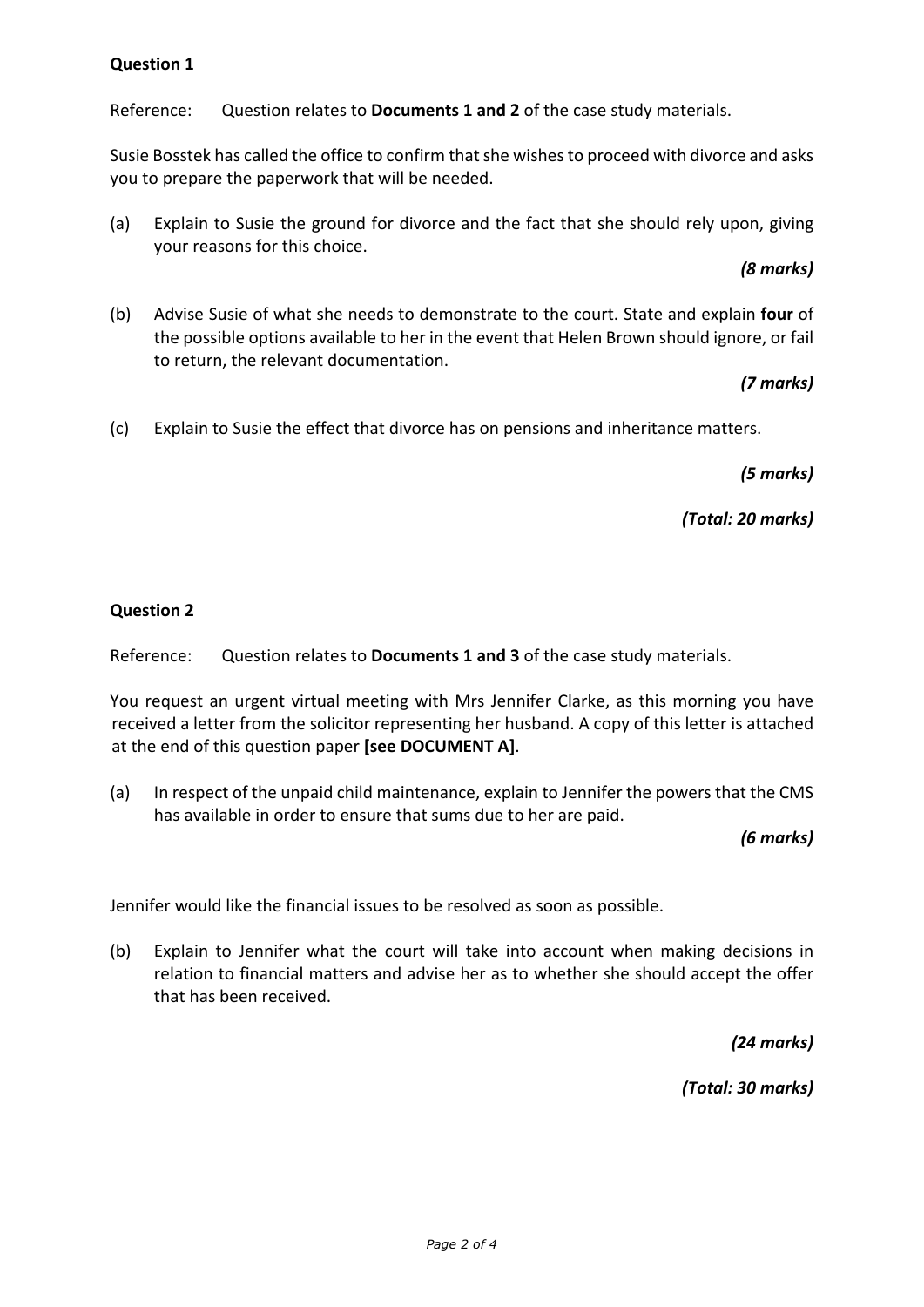# **Question 3**

Reference: Question relates to **Documents 1 and 4** of the case study materials.

Ravi Jodha attends a virtual meeting with you online.

(a) Describe and explain to Ravi what process would need to be followed in order for him to be able to participate in decisions regarding Bruno, assuming that Izzy agrees to this, and what the legal result of this agreement would be.

# *(7 marks)*

(b) Explain the order that Ravi could apply for, in order to resolve the holiday arrangements, and set out the factors that the court would take into account in determining whether or not to grant the order.

*(18 marks)*

*(Total: 25 marks)*

# **Question 4**

Reference: Question relates to **Documents 1 and 5** of the case study materials.

(a) Explain to Kate Flynn the orders that you could apply for on her behalf and why she is entitled to apply for these.

### *(9 marks)*

(b) Advise Kate on what she must prove to the court and explain any factors that may be taken into account by the court when deciding which order(s) should be granted for her protection and of the likely outcome of the application.

*(16 marks)*

*(Total: 25 marks)*